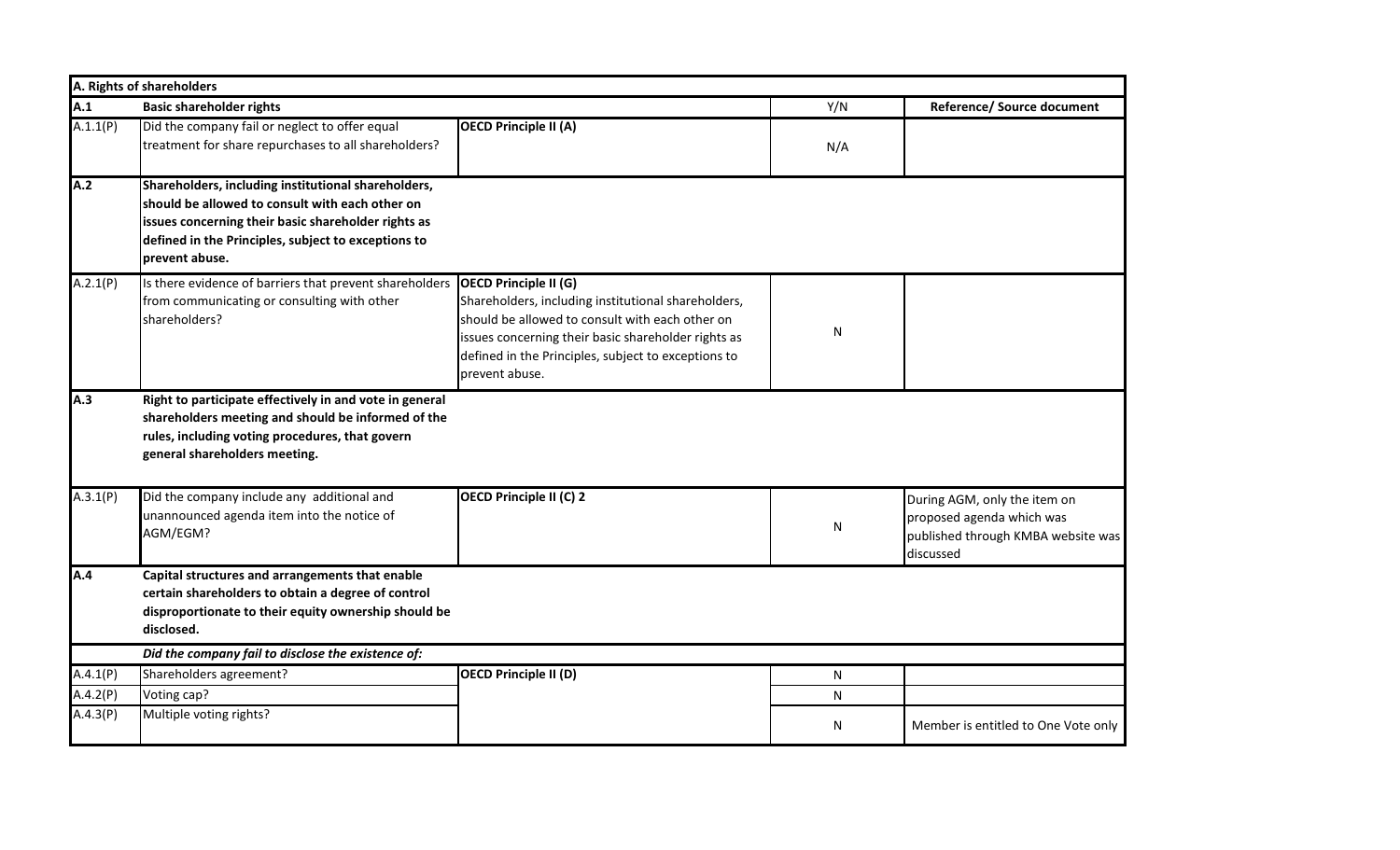| A.5      | Capital structures and arrangements that enable<br>certain shareholders to obtain a degree of control<br>disproportionate to their equity ownership should be<br>ldisclosed. |                                                                                                                                                                                                                                                                                                                                                                                                                                                                                                                                                                                                             |     |  |
|----------|------------------------------------------------------------------------------------------------------------------------------------------------------------------------------|-------------------------------------------------------------------------------------------------------------------------------------------------------------------------------------------------------------------------------------------------------------------------------------------------------------------------------------------------------------------------------------------------------------------------------------------------------------------------------------------------------------------------------------------------------------------------------------------------------------|-----|--|
| A.5.1(P) | Is a pyramid ownership structure and/ or cross holding<br>structure apparent?                                                                                                | <b>OECD Principle II (D):</b><br>Capital structures and arrangements that enable<br>certain shareholders to obtain a degree of control<br>disproportionate to their equity ownership should be<br>disclosed.<br>Some capital structures allow a shareholder to<br>exercise a degree of control over the corporation<br>disproportionate to the shareholders' equity<br>ownership in the company. Pyramid structures, cross<br>shareholdings and shares with limited or multiple<br>voting rights can be used to diminish the capability of<br>noncontrolling shareholders to influence corporate<br>policy. | N/A |  |

| . Equitable treatment of shareholders |                                                    |  |  |  |
|---------------------------------------|----------------------------------------------------|--|--|--|
| B.1                                   | Insider trading and abusive self-dealing should be |  |  |  |
|                                       | Iprohibited.                                       |  |  |  |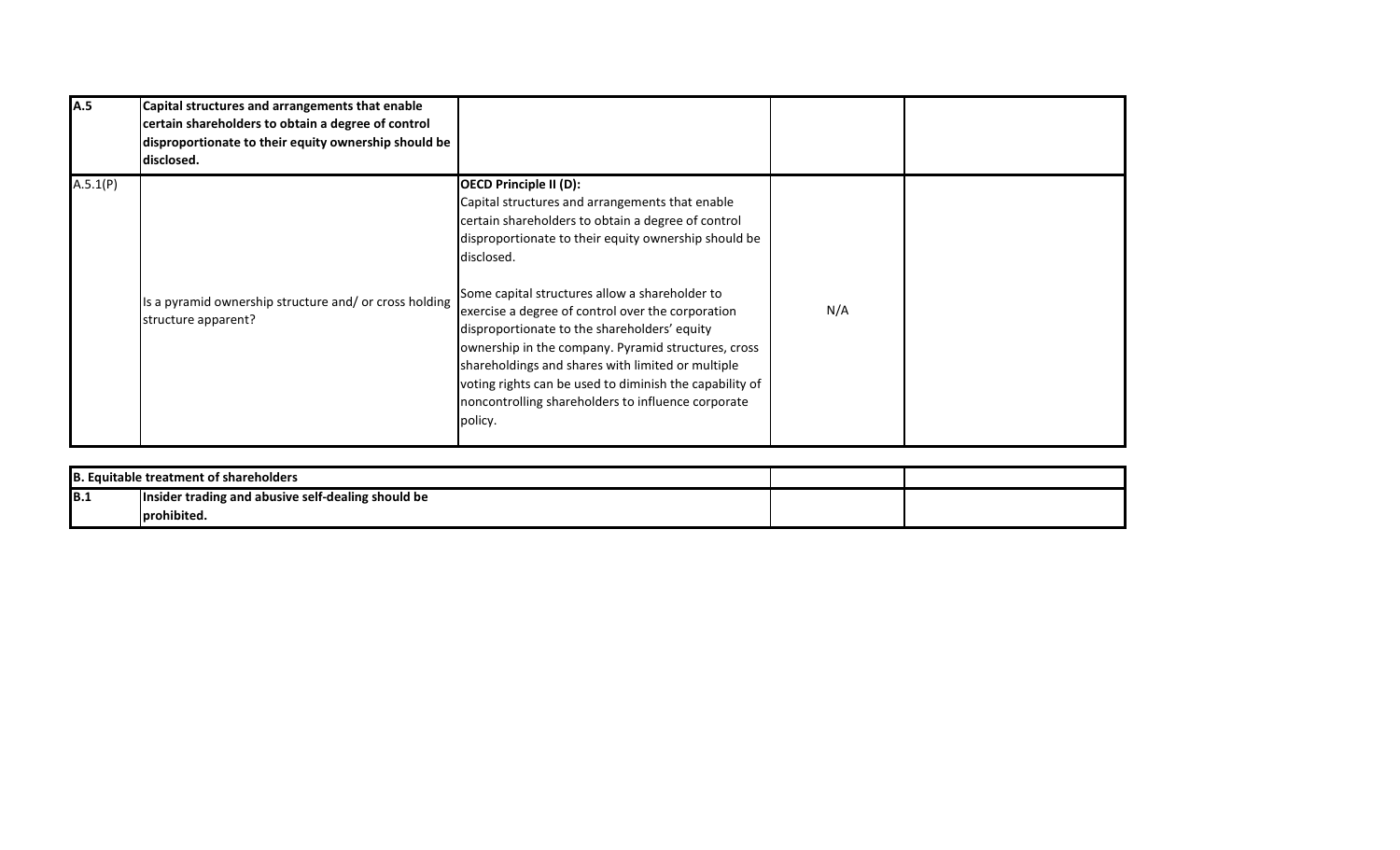| B.1.1(P) | Has there been any conviction of insider trading<br>involving directors/commissioners, management and | <b>OECD Principle III: The Equitable Treatment of</b><br><b>Shareholders</b>                                                                                                                                                                                                                                                                                                   |   |  |
|----------|-------------------------------------------------------------------------------------------------------|--------------------------------------------------------------------------------------------------------------------------------------------------------------------------------------------------------------------------------------------------------------------------------------------------------------------------------------------------------------------------------|---|--|
|          | employees in the past three years?                                                                    | (B) Insider trading and abusive dealing should be<br>prohibited.<br>ICGN 3.5 Employee share dealing<br>Companies should have clear rules regarding any<br>trading by directors and employees in the company's<br>own securities. Among other issues, these must seek<br>to ensure individuals do not benefit from knowledge<br>which is not generally available to the market. | N |  |
|          |                                                                                                       | ICGN 8.5 Shareholder rights of action<br>Minority shareholders should be afforded<br>protection and remedies against abusive or oppressive<br>conduct.                                                                                                                                                                                                                         |   |  |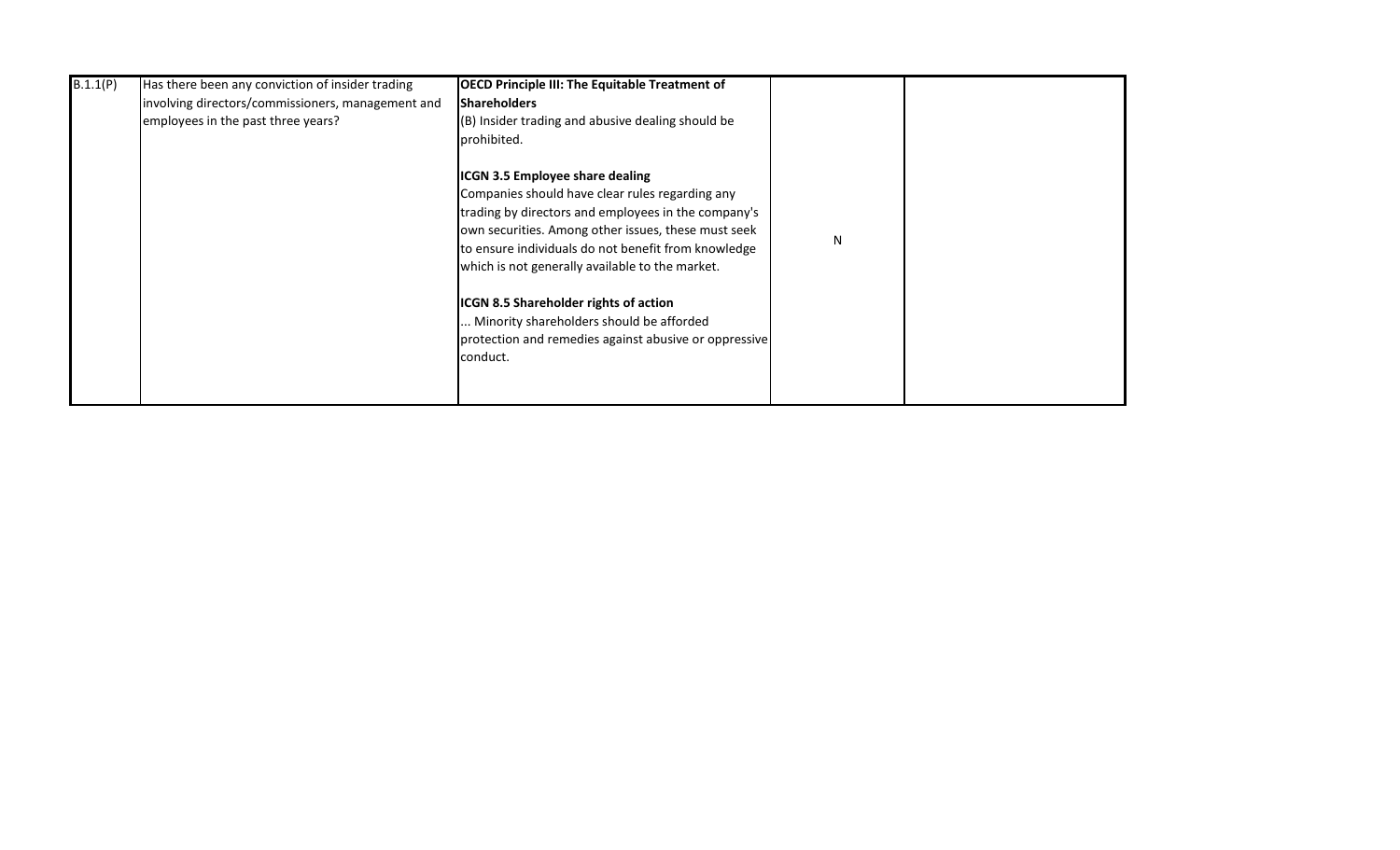| B.2      | Protecting minority shareholders from abusive action                                                                                                                               |                                                                                                                                                                                                                                                                                                                                                                                                                                                                                                                                                                                                                                                                                                                                                                                                                                                                                                                                                                                                                                                                                                                                                                                                                                                                                                                                                                                    |           |                                                             |
|----------|------------------------------------------------------------------------------------------------------------------------------------------------------------------------------------|------------------------------------------------------------------------------------------------------------------------------------------------------------------------------------------------------------------------------------------------------------------------------------------------------------------------------------------------------------------------------------------------------------------------------------------------------------------------------------------------------------------------------------------------------------------------------------------------------------------------------------------------------------------------------------------------------------------------------------------------------------------------------------------------------------------------------------------------------------------------------------------------------------------------------------------------------------------------------------------------------------------------------------------------------------------------------------------------------------------------------------------------------------------------------------------------------------------------------------------------------------------------------------------------------------------------------------------------------------------------------------|-----------|-------------------------------------------------------------|
| B.2.1(P) | Has there been any cases of non compliance with the<br>laws, rules and regulations pertaining to significant or<br>material related party transactions in the past three<br>years? | <b>OECD Principle III</b><br>(B) Insider trading and abusive dealing should be<br>prohibited<br>ICGN 2.11.1 Related party transactions<br>Companies should have a process for reviewing and<br>monitoring any related party transaction. A<br>committee of independent directors should review<br>significant related party transactions to determine<br>whether they are in the best interests of the company<br>and if so to determine what terms are fair.<br><b>ICGN 2.11.2 Director conflicts of interest</b><br>Companies should have a process for identifying and<br>managing any conflicts of interest directors may have.<br>If a director has an interest in a matter under<br>consideration by the board, then the director should<br>not participate in those discussions and the board<br>should follow any further appropriate processes.<br>Individual directors should be conscious of<br>shareholder and public perceptions and seek to avoid<br>situations where there might be an appearance of a<br>conflict of interest.<br>ICGN 8.5 Shareholder rights of action<br>Shareholders should be afforded rights of action and<br>remedies which are readily accessible in order to<br>redress conduct of company which treats them<br>inequitably. Minority shareholders should be afforded<br>protection and remedies against abusive or oppressive<br>conduct. | ${\sf N}$ | We do not encounter any of that<br>matters as of the moment |
|          |                                                                                                                                                                                    |                                                                                                                                                                                                                                                                                                                                                                                                                                                                                                                                                                                                                                                                                                                                                                                                                                                                                                                                                                                                                                                                                                                                                                                                                                                                                                                                                                                    | N         |                                                             |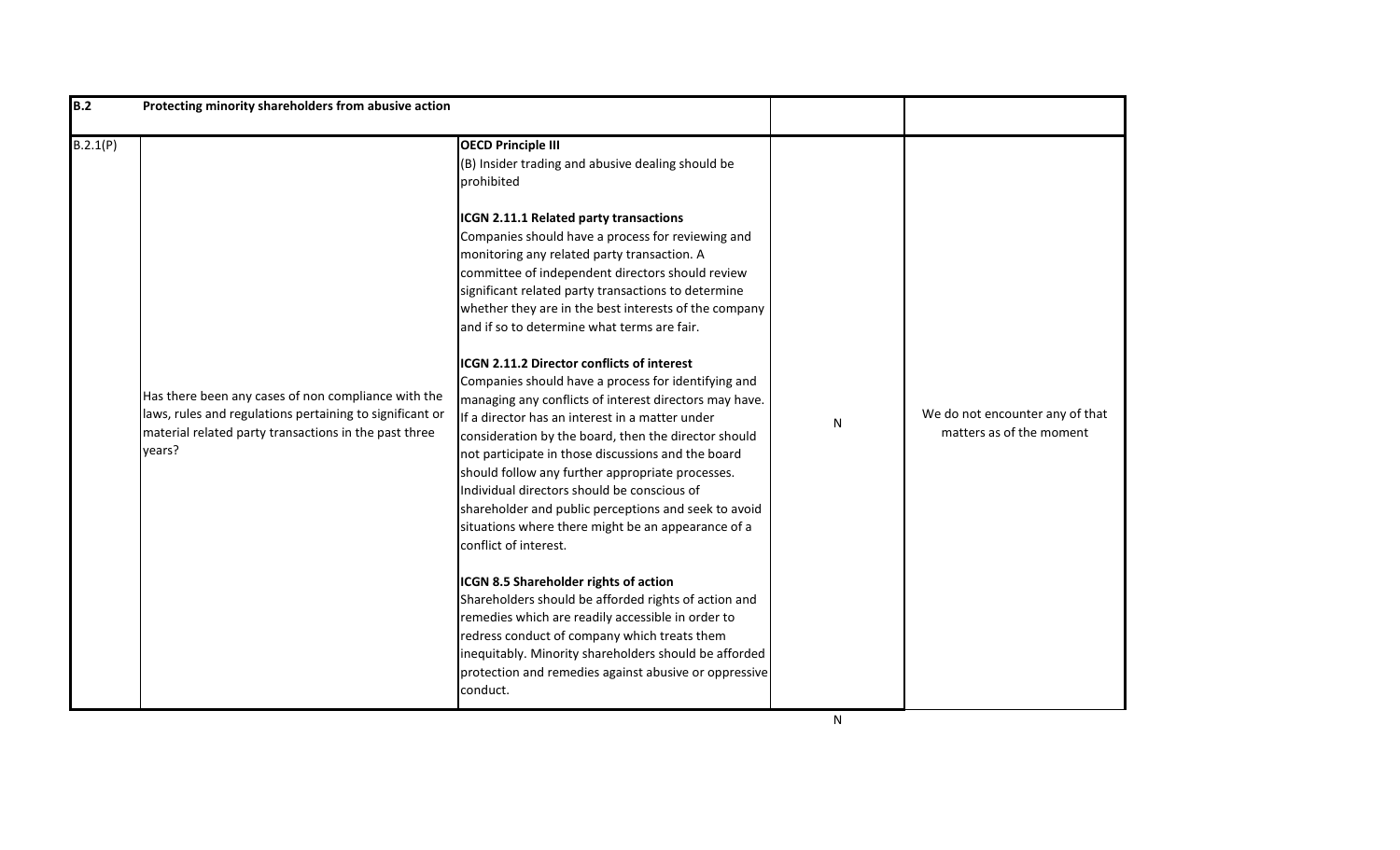|          | <b>C. Role of stakeholders</b>                                                                                                                                                       |                                                                                                                                                                                                                      |   |                                                     |
|----------|--------------------------------------------------------------------------------------------------------------------------------------------------------------------------------------|----------------------------------------------------------------------------------------------------------------------------------------------------------------------------------------------------------------------|---|-----------------------------------------------------|
| C.1      | The rights of stakeholders that are established by law<br>or through mutual agreements are to be respected.                                                                          |                                                                                                                                                                                                                      |   |                                                     |
| C.1.1(P) | Have there been any violations of any laws pertaining<br>to labour/employment/ consumer/insolvency/<br>commercial/competition or environmental issues?                               | <b>OECD Principle IV</b><br>(A) The rights of stakeholders that are established by<br>law or through mutual agreements are to be<br>respected.                                                                       | N | We do not encounter any of that as of<br>the moment |
| C.2      | Where stakeholders participate in the corporate<br>governance process, they should have access to<br>relevant, sufficient and reliable information on a<br>timely and regular basis. |                                                                                                                                                                                                                      |   |                                                     |
| C.2.1(P) | Has the company faced any sanctions by regulators for<br>failure to make announcements within the requisite<br>time period for material events?                                      | <b>OECD Principle IV</b><br>(B) Where stakeholders participate in the corporate<br>governance process, they should have access to<br>relevant, sufficient and reliable information on a<br>timely and regular basis. | N | We do not encounter any of that as of<br>the moment |

|          | D. Disclosure and transparency                                                                                                 |                                                                                                                                                                                                                                                                                                                                                                                                                                                                                                                                                         |   |                                                                    |  |  |
|----------|--------------------------------------------------------------------------------------------------------------------------------|---------------------------------------------------------------------------------------------------------------------------------------------------------------------------------------------------------------------------------------------------------------------------------------------------------------------------------------------------------------------------------------------------------------------------------------------------------------------------------------------------------------------------------------------------------|---|--------------------------------------------------------------------|--|--|
| D.1      | Sanctions from regulator on financial reports                                                                                  |                                                                                                                                                                                                                                                                                                                                                                                                                                                                                                                                                         |   |                                                                    |  |  |
| D.1.1(P) | Did the company receive a "qualified opinion" in its<br>external audit report?                                                 | <b>OECD Principle V: Disclosure and Transparency</b><br>$(B)$ Information should be prepared and disclosed in                                                                                                                                                                                                                                                                                                                                                                                                                                           |   | <b>Audited Financial Statement 2016:</b><br><b>Auditors Report</b> |  |  |
| D.1.2(P) | Did the company receive an "adverse opinion" in its<br>external audit report?                                                  | accordance with high quality standards of accounting<br>and financial and non-financial disclosures.<br>$\vert$ (C) An annual audit should be conducted by an<br>independent, competent and qualified, auditor in<br>order to provide an external and objective assurance<br>to the board and shareholders that the financial<br>statements fairly represent the financial position and<br>performance of the company in all material respects.<br>(D) External auditors should be accountable to the<br>Ishareholders and owe a duty to the company to | N |                                                                    |  |  |
| D.1.3(P) | Did the company receive a "disclaimer opinion" in its<br>external audit report?                                                |                                                                                                                                                                                                                                                                                                                                                                                                                                                                                                                                                         | N |                                                                    |  |  |
| D.1.4(P) | Has the company in the past year revised its financial<br>statements for reasons other than changes in<br>accounting policies? |                                                                                                                                                                                                                                                                                                                                                                                                                                                                                                                                                         | N |                                                                    |  |  |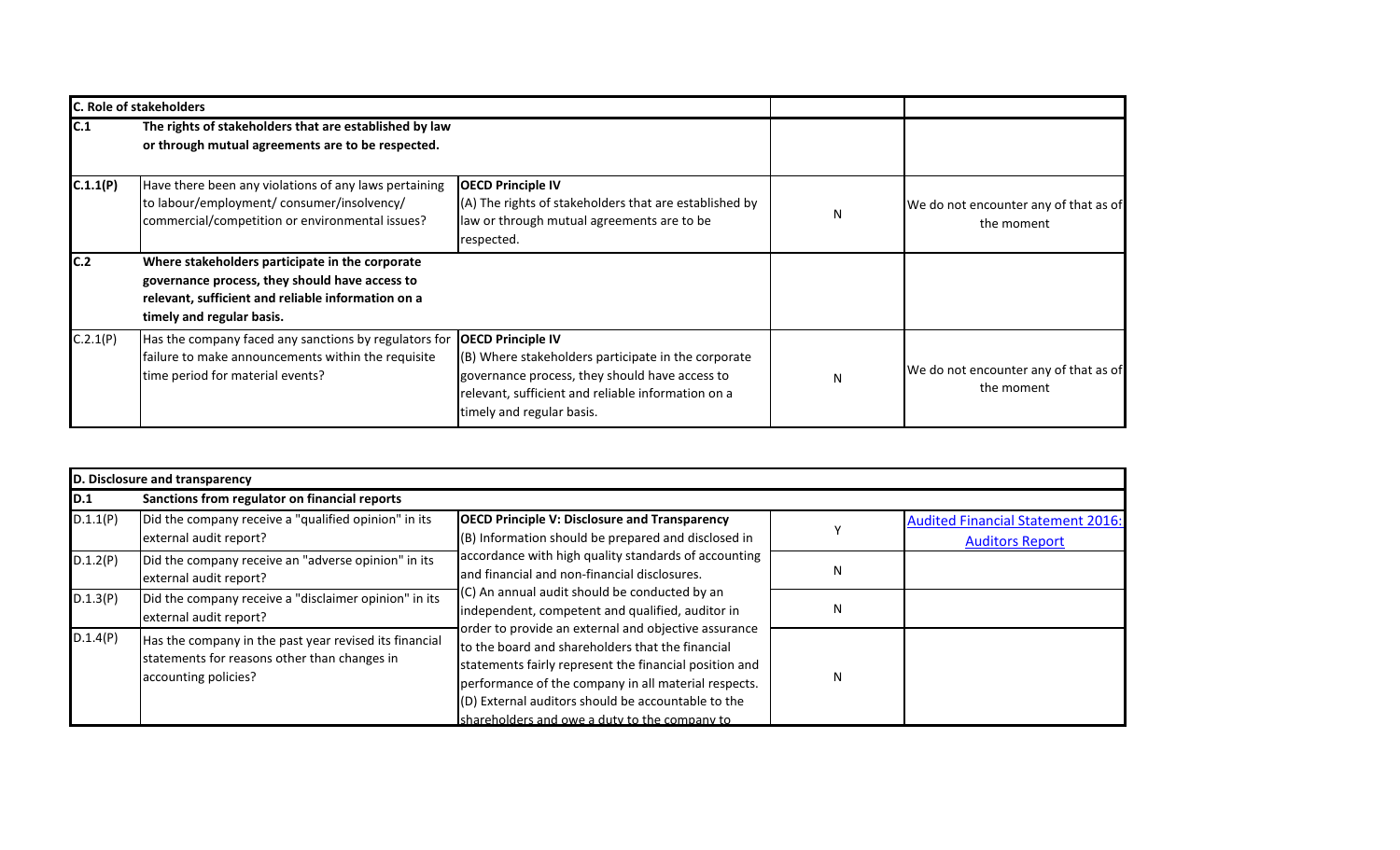|          | <b>E. Responsibilities of the Board</b>                                                                                                                                                                                      |                                                                                                                                                                                                                                                                                                                                                                                                                                                                                                                                                                                                                                                                                                                                                                                                                                                                                                                                                                                                           |   |  |
|----------|------------------------------------------------------------------------------------------------------------------------------------------------------------------------------------------------------------------------------|-----------------------------------------------------------------------------------------------------------------------------------------------------------------------------------------------------------------------------------------------------------------------------------------------------------------------------------------------------------------------------------------------------------------------------------------------------------------------------------------------------------------------------------------------------------------------------------------------------------------------------------------------------------------------------------------------------------------------------------------------------------------------------------------------------------------------------------------------------------------------------------------------------------------------------------------------------------------------------------------------------------|---|--|
| E.1      | Compliance with listing rules, regulations and<br>applicable laws                                                                                                                                                            |                                                                                                                                                                                                                                                                                                                                                                                                                                                                                                                                                                                                                                                                                                                                                                                                                                                                                                                                                                                                           |   |  |
| E.1.1(P) | Is there any evidence that the company has not with applicable laws, regulations and standards,<br>past year apart from disclosure rules?                                                                                    | <b>OECD Principle VI (D)</b><br>(7) Ensuring the integrity of the corporation's<br>accounting and financial reporting systems, including<br>the independent audit, and that appropriate systems<br>of control are in place, in particular, systems for risk<br>management, financial and operational control, and<br>compliance with the law and relevant standards.<br>Companies are also well advised to set up internal<br>programmes and procedures to promote compliance<br>complied with any listing rules and regulations over the including statutes to criminalise bribery of foreign<br>officials that are required to be enacted by the OECD<br>Anti-bribery Convention and measures designed to<br>control other forms of bribery and corruption.<br>Moreover, compliance must also relate to other laws<br>and regulations such as those covering securities,<br>competition and work and safety conditions. Such<br>compliance programmes will also underpin the<br>company's ethical code. | N |  |
| E.1.2(P) | Have there been any instances where non-executive UK CODE (JUNE 2010)<br>directors/commissioner have resigned and raised any $A.4.3$ Where directors have concerns which cannot be<br>issues of governance-related concerns? | resolved about the running of the company or a<br>proposed action, they should ensure that their<br>concerns are recorded in the board minutes. On<br>resignation, a non-executive director should provide a<br>written statement to the chairman, for circulation to<br>the board, if they have any such concerns.                                                                                                                                                                                                                                                                                                                                                                                                                                                                                                                                                                                                                                                                                       |   |  |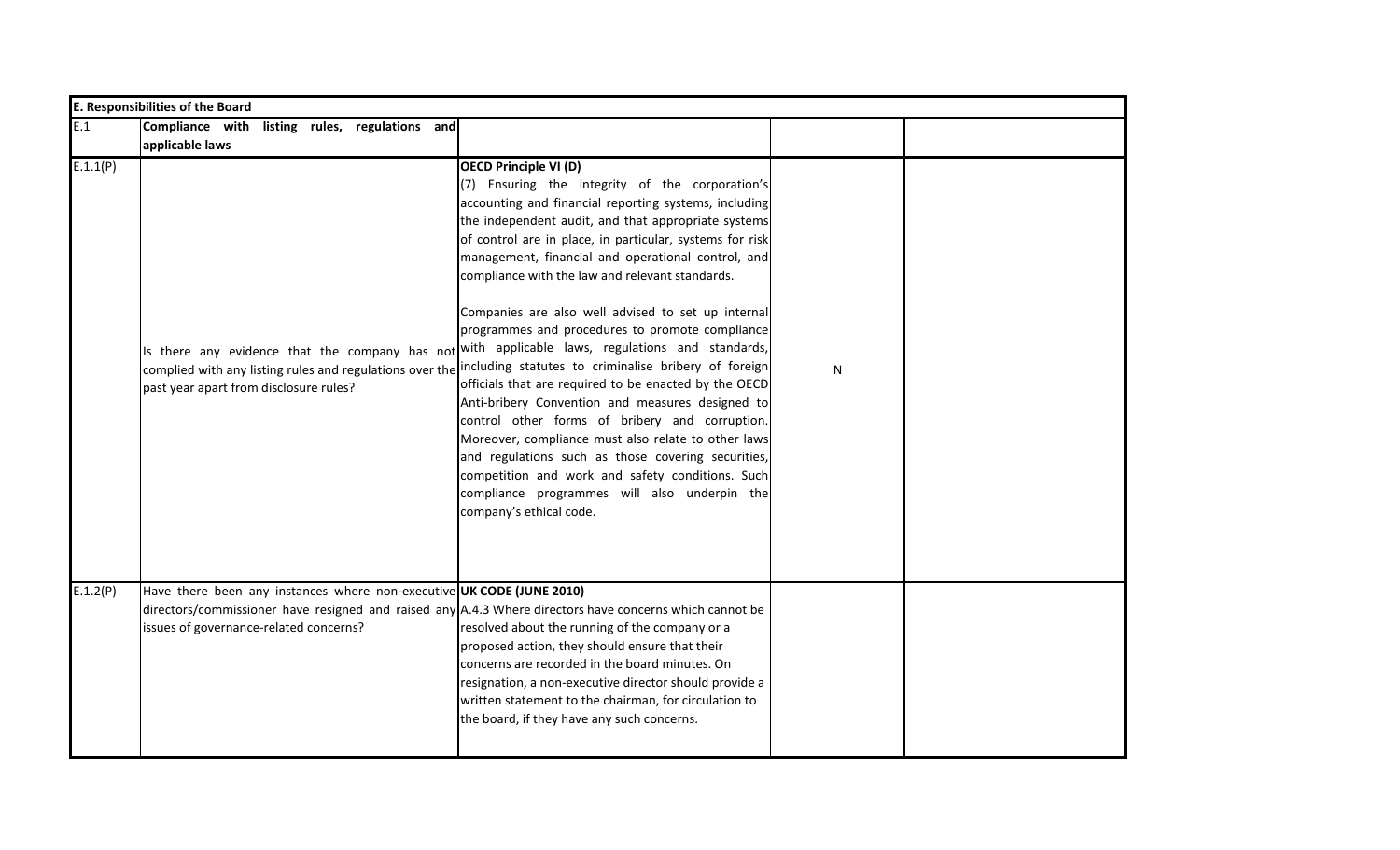| E.2      | <b>Board Appraisal</b>                                                                                                                                                    |                                                                                                                                                                                                                                                                                                                                                                                                                                                                                                                                                                                                                                                                                                                                                                                                                                                                                              |           |  |
|----------|---------------------------------------------------------------------------------------------------------------------------------------------------------------------------|----------------------------------------------------------------------------------------------------------------------------------------------------------------------------------------------------------------------------------------------------------------------------------------------------------------------------------------------------------------------------------------------------------------------------------------------------------------------------------------------------------------------------------------------------------------------------------------------------------------------------------------------------------------------------------------------------------------------------------------------------------------------------------------------------------------------------------------------------------------------------------------------|-----------|--|
| E.2.1(P) | Does the Company have any independent<br>directors/commissioners who have served for more<br>than nine years or two terms (which ever is higher) in<br>the same capacity? | <b>OECD Principle V</b><br>(C) An annual audit should be conducted by an<br>independent, competent and qualified, auditor in<br>order to provide an external and objective assurance<br>to the board and shareholders that the financial<br>statements fairly represent the financial position and<br>performance of the company in all material respects.<br>Examples of other provisions to underpin auditor<br>independence include, a total ban or severe limitation<br>on the nature of non-audit work which can be<br>undertaken by an auditor for their audit client,<br>mandatory rotation of auditors (either partners or in<br>some cases the audit partnership), a temporary ban<br>on the employment of an ex-auditor by the audited<br>company and prohibiting auditors or their dependents<br>from having a financial stake or management role in<br>the companies they audit. | N         |  |
| E.2.2(P) | Did the company fail to identify who are the<br>independent director(s) / commissioner(s)?                                                                                | ICGN 2.4 Composition and structure of the board<br>ICGN 2.4.1 Skills and experience<br>ICGN 2.4.3 Independence                                                                                                                                                                                                                                                                                                                                                                                                                                                                                                                                                                                                                                                                                                                                                                               | ${\sf N}$ |  |